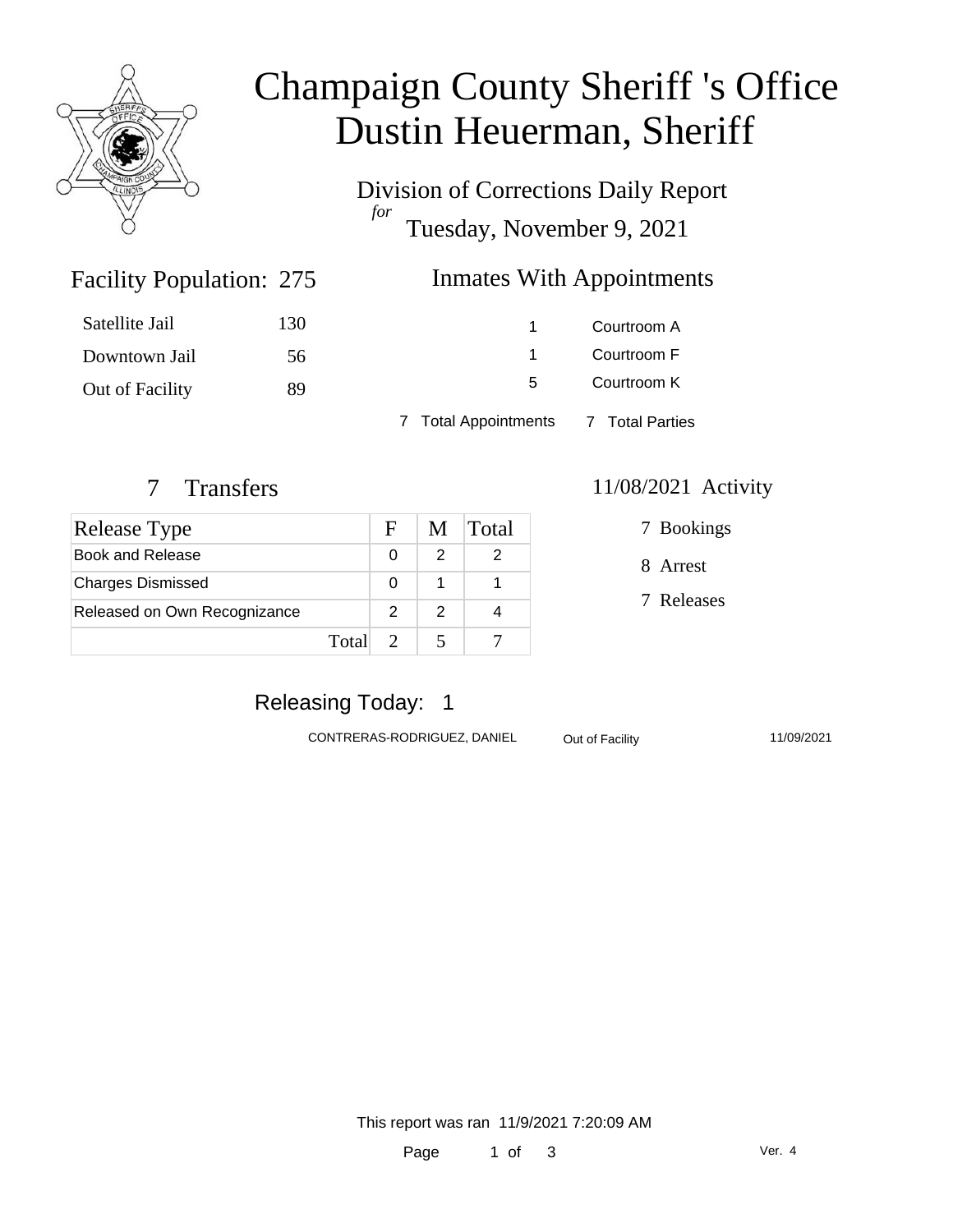

# Champaign County Sheriff 's Office Dustin Heuerman, Sheriff

Division of Corrections Daily Report *for* Tuesday, November 9, 2021

#### Custody Status Count

- Electronic Home Dentention 19
	- Felony Arraignment 6
		- Felony Other 6
	- Felony Pre-Sentence 5
		- Felony Pre-Trial 190
	- Felony Pre-Trial DUI 2
	- Felony Sentenced CCSO 6
	- Felony Sentenced IDOC 17
		- Hold Other 4
		- Hold Sentenced IDOC 1
	- Misdemeanor Arraignment 1
		- Misdemeanor Other 1
		- Misdemeanor Pre-Trial 4
			- Petition to Revoke 3
			- Remanded to DHS 10
				- Total 275